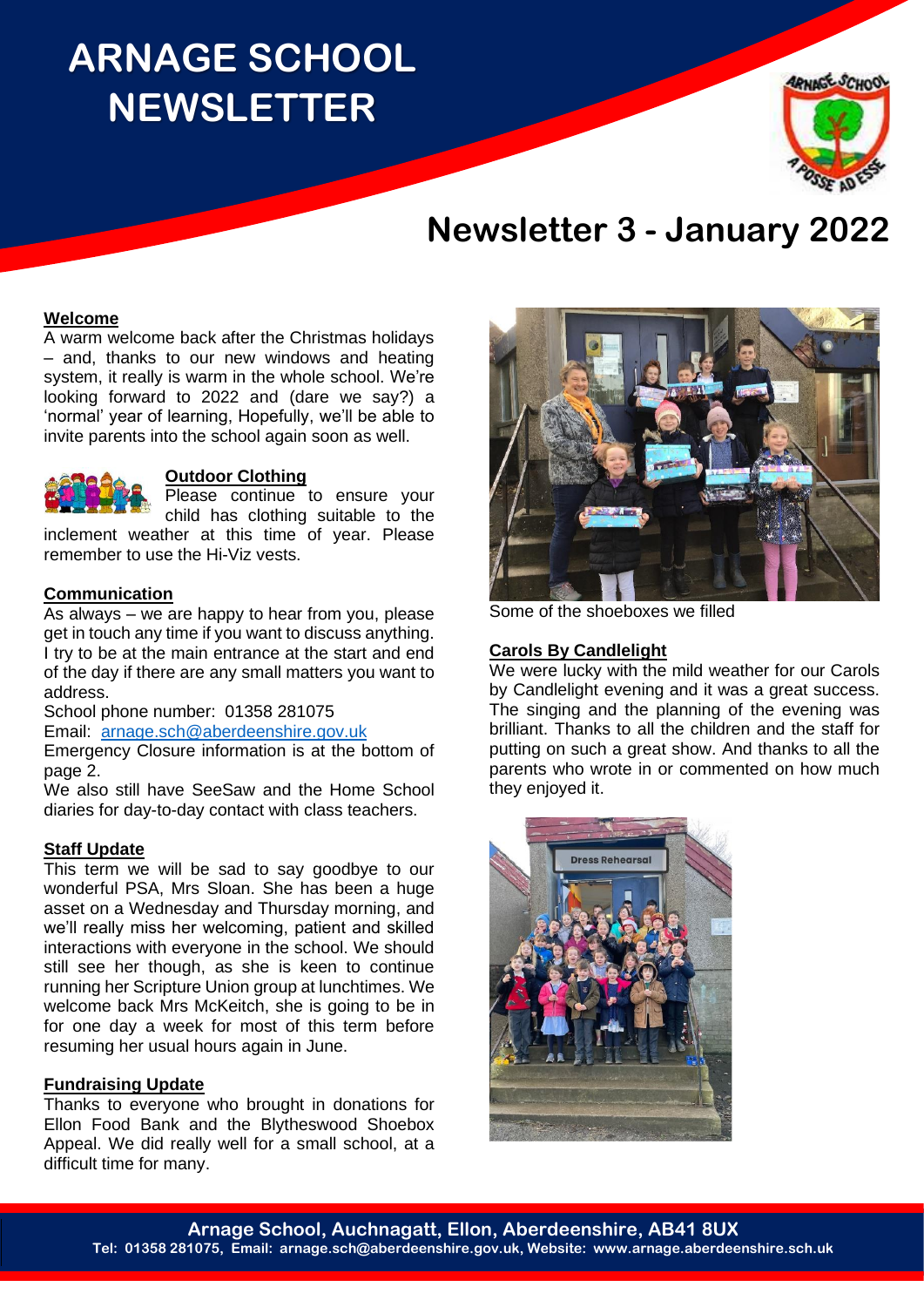#### **What's Happening This Term?**

#### **Robert Burns**

The first big event of the year is Burns Night. For the children, our Burns Lunch will be on Wednesday 26<sup>th</sup> January (please note, there will be a change to the menu for school meals). We will also have the finals of our schoolwide poetry recital competition. All the children will have chosen or been given a poem to try to learn by heart. Class teachers will hear their recitals and the best three from each class will go through to the finals where Mr Craig, Mrs McCalman and Mrs McKeitch will judge a winner from each class. Our class teachers have also been delivering Scottish country dance lessons in PE so we'll be able to have class ceilidhs in the afternoon too.

To celebrate Burns Night the children are also invited to wear a touch of tartan on Burns Night itself: Tuesday 25<sup>th</sup> January.

#### **Sharing the Learning**

Hopefully we'll start to see an easing in the Covid restrictions over the coming weeks and months and we'll soon be able to open up the school to parents once more. Until then we'll continue to use SeeSaw and any other channels available to us to share your child's learning and keep you up to date with how they are getting on.

#### **Vision Values and Aims - Consultation**

Hopefully you will all be aware that the children have voted for a new set of values for the school which are important and meaningful to them.



In the next few weeks, we'll be sending out more information on this to parents. It will also include some draft ideas for a new vision and aims that are relevant to our school now. Your thoughts and ideas on this are really important and will strongly inform our final version. Please take the time to read the document and feedback any thoughts and ideas you have.

#### **Pupil Committee News**

The fundraising/charity group had a very busy first two terms and worked on no less than six different events including the Ice Cream Stall fundraiser and the Elf Shelf. The Eco Committee are close to submitting their Action Plan for the first part of the Green Flag Award. If you want to know what our group is up to please check out our blog at: [https://blogs.glowscotland.org.uk/as/arnageecogrou](https://blogs.glowscotland.org.uk/as/arnageecogroup/) [p/](https://blogs.glowscotland.org.uk/as/arnageecogroup/) The RRS group have also submitted the first part of their entry to go for the Rights Respecting School award and this term they are collecting crisp packets which will be sent away for recycling to make bivvy bags for the homeless.

#### **School Garden Update**

Our polytunnel narrowly survived storm Arwen as a fir tree came down next to it with millimetres to spare. As always at this time of year, we are about to start preparing the garden for the new growing season. If you have any old cardboard (with the tape removed please) and newspapers please send them into the school by the end of January. Our Eco Committee will be planning our activities and working on the garden this year with one of our goals to increase biodiversity. We will also be leading the Big Schools Birdwatch in a few weeks' time.

#### **And Finally ….**

A big thank you for all your support in 2021 and for setting such a great example of resilience and community spirit throughout Covid and then following the aftermath of storm Arwen which affected so many of our families.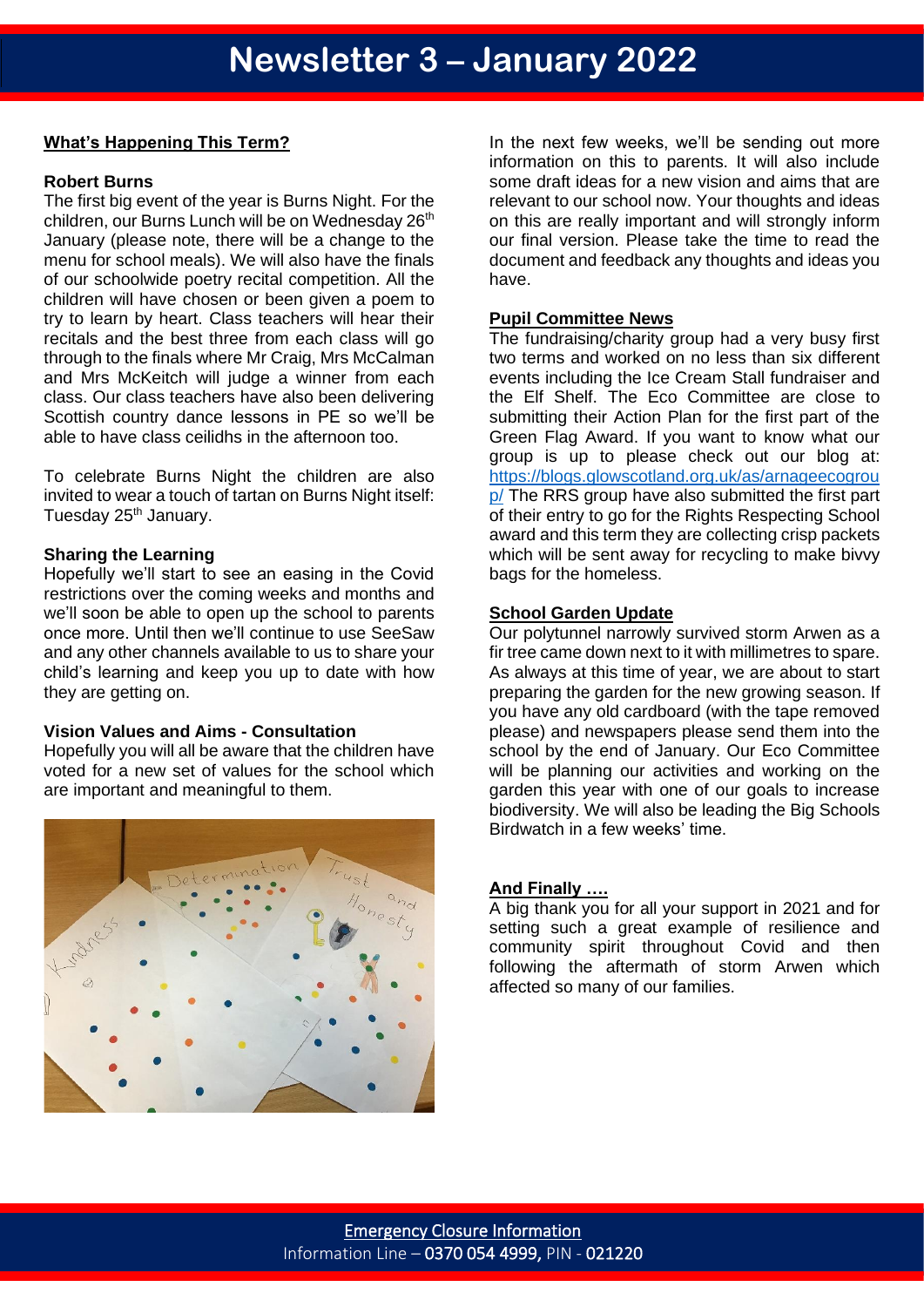#### **DATES FOR YOUR DIARY - 2021/2022**

The dates below will be updated regularly in termly newsletters – please keep the most recent newsletter for reference as dates may have to change due to unforeseen circumstances and additional dates/events will be added as they are confirmed.

| <b>TERM3</b>                     |                                                           |  |
|----------------------------------|-----------------------------------------------------------|--|
| January                          | <b>What's On</b>                                          |  |
| Friday 21st                      | <b>Pupil Council Elections</b>                            |  |
| Tuesday 25 <sup>th</sup>         | First round of Scots/Doric poetry competition in class    |  |
| Wednesday 26th                   | Robert Burns Lunch and finals of poetry competition       |  |
| <b>February</b>                  | <b>What's On</b>                                          |  |
| Thursday 10th                    | School Closed - Occasional Day Holiday                    |  |
| Friday 11th                      | School Closed - Occasional Day Holiday                    |  |
| Monday 14th                      | School Closed - Mid Term Holiday                          |  |
| Tuesday 15th                     | In-Service Training (School closed to pupils)             |  |
| Wednesday 16th                   | In-Service Training (School closed to pupils)             |  |
| Monday 21st - Friday 25th        | P7 Residential trip                                       |  |
| Thursday 24th                    | <b>SSPCA Outdoor Workshops</b>                            |  |
| <b>March</b>                     | <b>What's On</b>                                          |  |
| Thursday 3rd March               | World Book Day                                            |  |
| Wednesday 30 <sup>th</sup> March | End of Term Celebration Assembly                          |  |
| <b>April</b>                     | <b>What's On</b>                                          |  |
| Friday 1 <sup>st</sup>           | Last day of term – Beginning of Easter Holidays (2 Weeks) |  |